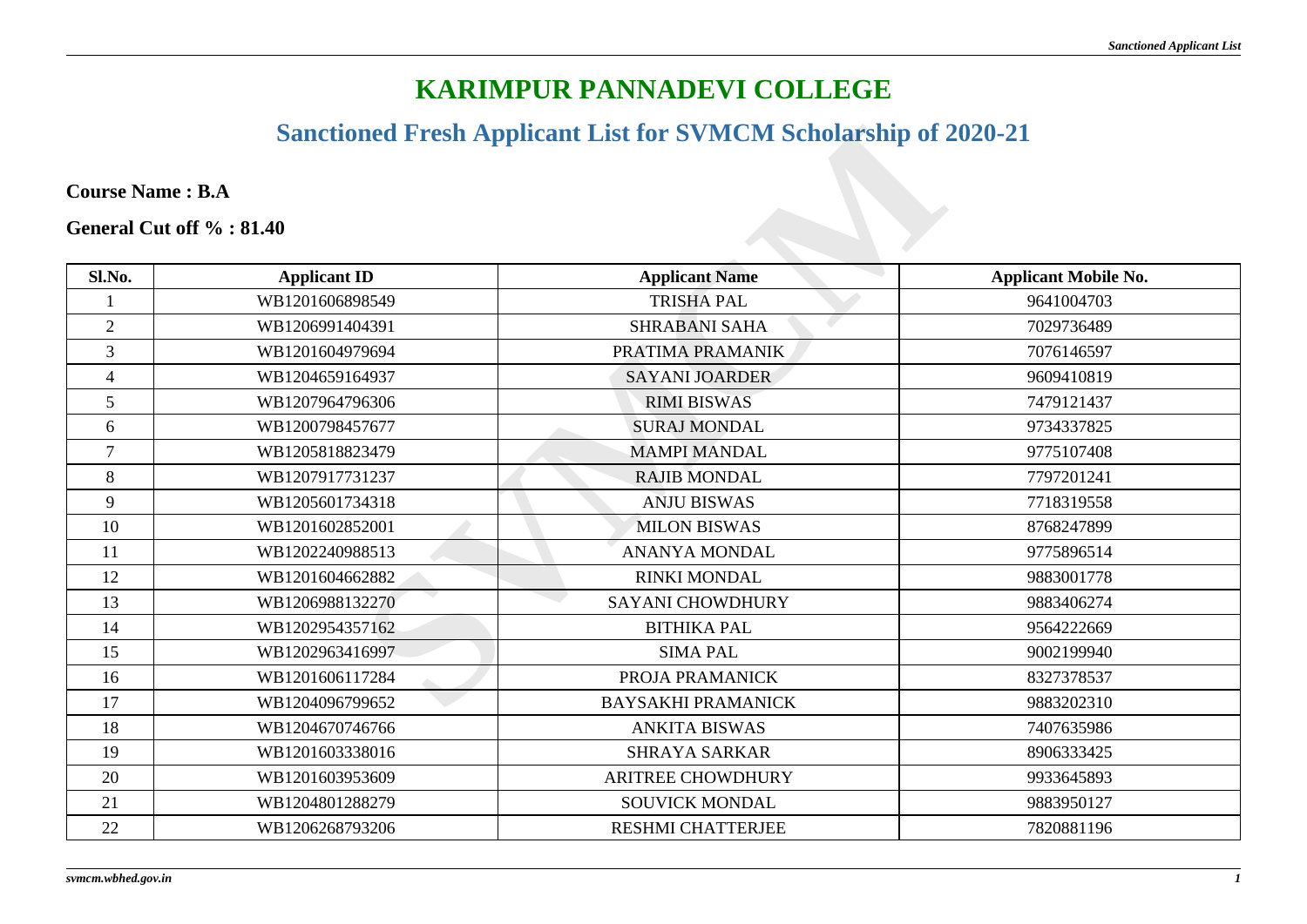| Sl.No. | <b>Applicant ID</b> | <b>Applicant Name</b>    | <b>Applicant Mobile No.</b> |
|--------|---------------------|--------------------------|-----------------------------|
| 23     | WB1203625065666     | NANDITA MONDAL           | 9647102908                  |
| 24     | WB1206153434769     | <b>MISHTU BASU</b>       | 9832746560                  |
| 25     | WB1201602240051     | <b>BEAUTY SARKAR</b>     | 8927871727                  |
| 26     | WB1204137179065     | <b>SUMITRA SAHA</b>      | 9647010179                  |
| 27     | WB1201610695897     | <b>LOPA BISWAS</b>       | 9883206377                  |
| 28     | WB1201603194028     | <b>ASHTAMI MONDAL</b>    | 9732807711                  |
| 29     | WB1206919031387     | <b>SUSMITA BISWAS</b>    | 7679638017                  |
| 30     | WB1202146345228     | <b>NILESH BISWAS</b>     | 8016697091                  |
| 31     | WB1201607348539     | <b>ANWESHA SAHA</b>      | 7797801390                  |
| 32     | WB1201605163308     | PRITI BISWAS             | 7872357415                  |
| 33     | WB1204292323543     | <b>ANWESHA PAL</b>       | 9635013490                  |
| 34     | WB1201523482580     | PRIYA BISWAS             | 9749747327                  |
| 35     | WB1206066453422     | <b>CHANDRA BISWAS</b>    | 9883593826                  |
| 36     | WB1201604976111     | <b>SUDIPA MONDAL</b>     | 7384995309                  |
| 37     | WB1209523852491     | PURNIMA SARKAR           | 9883798327                  |
| 38     | WB1207301851204     | PAYEL DEBNATH            | 6296042826                  |
| 39     | WB1201604842912     | PUJA MONDAL              | 7718334952                  |
| 40     | WB1206957374377     | PROLAY MONDAL            | 8768910402                  |
| 41     | WB1209878821969     | <b>SAYAK BISWAS</b>      | 8145712503                  |
| 42     | WB1201606552875     | <b>SUTAM SARKAR</b>      | 7029435556                  |
| 43     | WB1206507166189     | <b>MOUSAM SHEE</b>       | 9733951002                  |
| 44     | WB1201603248028     | <b>SANGITA SARKAR</b>    | 9564393816                  |
| 45     | WB1201602261637     | POUSHALI SAHA            | 9733069307                  |
| 46     | WB1209607656359     | <b>KRISHNA MONDAL</b>    | 9775860279                  |
| 47     | WB1208864766586     | <b>BHAGYASHRI BISWAS</b> | 9635916097                  |
| 48     | WB1206196638584     | <b>SHILPI MANDAL</b>     | 9883647056                  |
| 49     | WB1201603129200     | <b>ANKITA PAL</b>        | 9382512110                  |
| 50     | WB1203452294107     | <b>SONAI DAS</b>         | 9883214073                  |
| 51     | WB1201602909609     | <b>ANISH MONDAL</b>      | 7063877043                  |
| 52     | WB1201291290653     | <b>NEHA MONDAL</b>       | 8001633057                  |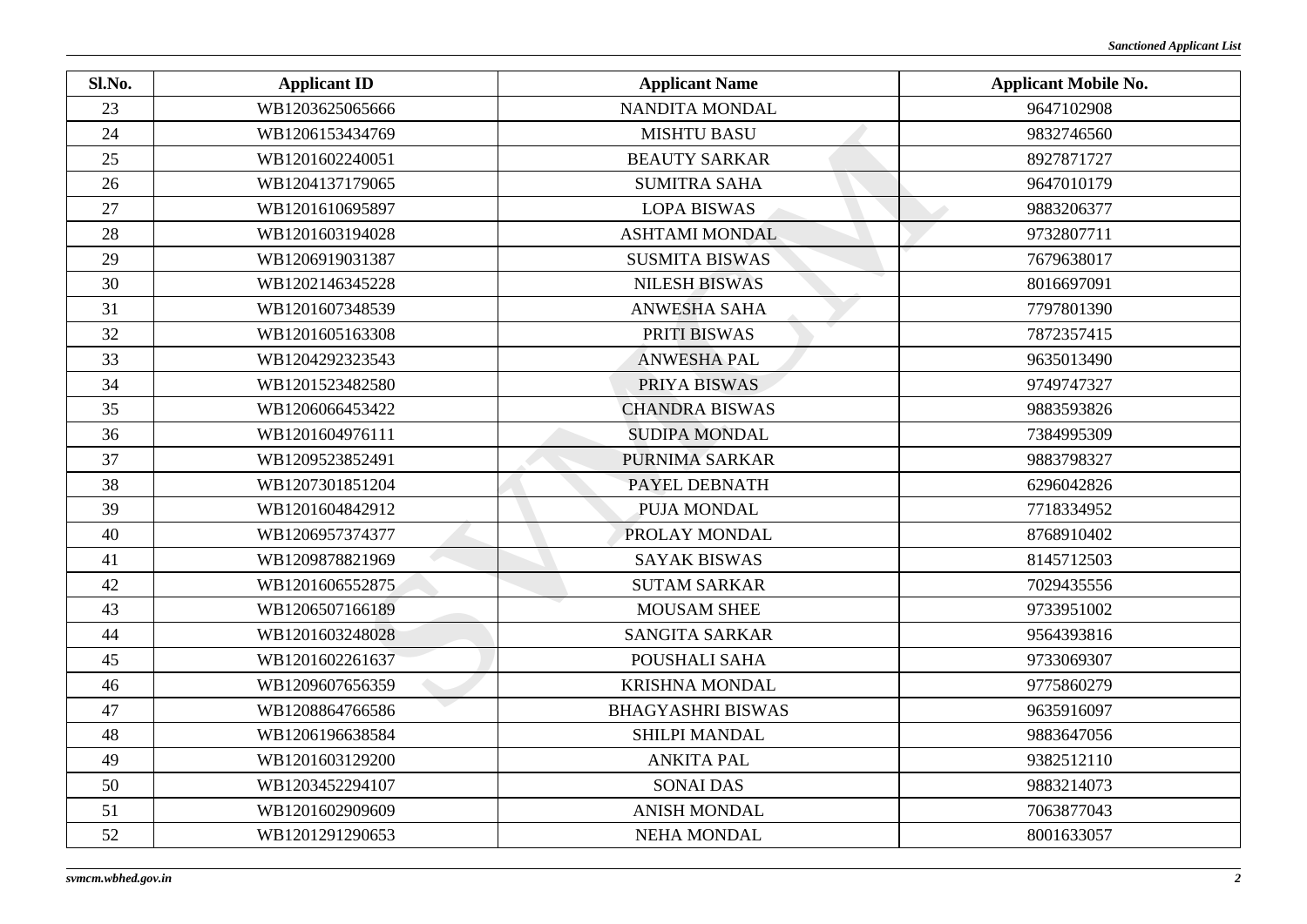| Sl.No. | <b>Applicant ID</b> | <b>Applicant Name</b>   | <b>Applicant Mobile No.</b> |
|--------|---------------------|-------------------------|-----------------------------|
| 53     | WB1201602340850     | <b>RIYA SWARNAKAR</b>   | 7407882783                  |
| 54     | WB1204158179908     | PRIYA GHOSH             | 9564787088                  |
| 55     | WB1203047990689     | <b>SOUVIK DEBNATH</b>   | 9933646091                  |
| 56     | WB1201604475695     | <b>SAHELI BISWAS</b>    | 7431973902                  |
| 57     | WB1201605091318     | <b>SAGAR BISWAS</b>     | 7718477546                  |
| 58     | WB1206483679200     | RITTIKA GHOSH           | 8101567848                  |
| 59     | WB1206519403383     | <b>DEBJIT ROY</b>       | 9635078445                  |
| 60     | WB1205426448423     | <b>TANUSHREE PAL</b>    | 7872045988                  |
| 61     | WB1204300217974     | PRIYA BISWAS            | 8695969406                  |
| 62     | WB1207365413015     | <b>DISHA SARKAR</b>     | 8001375648                  |
| 63     | WB1202511578703     | <b>SMRITY MANDAL</b>    | 7076519485                  |
| 64     | WB1201603773628     | <b>NILOY BANERJEE</b>   | 8967308357                  |
| 65     | WB1207945821086     | <b>SOHAN GHOSH</b>      | 6296054344                  |
| 66     | WB1201874194965     | <b>BIPRA BHOWMICK</b>   | 9641449239                  |
| 67     | WB1201603284005     | <b>ANUSREE BISWAS</b>   | 9734539814                  |
| 68     | WB1204669609259     | <b>ASHIS BISWAS</b>     | 6295242831                  |
| 69     | WB1207120962970     | <b>AMRITA PAL</b>       | 9641240617                  |
| 70     | WB1201603165221     | PURNIMA SARKAR          | 9883082328                  |
| 71     | WB1207807564808     | PUJA MONDAL             | 9883441377                  |
| 72     | WB1204051489428     | <b>DONA BISWAS</b>      | 7718470623                  |
| 73     | WB1201602823235     | <b>TANIMA MUKHERJEE</b> | 9735237674                  |
| 74     | WB1201607071366     | <b>RIYA MANDAL</b>      | 9883850942                  |
| 75     | WB1203990735023     | <b>ANKITA BISWAS</b>    | 8509081795                  |
| 76     | WB1204577416713     | <b>ANWESHA GHOSH</b>    | 8001322459                  |
| 77     | WB1200323879836     | <b>BARSHA BISWAS</b>    | 8637388876                  |
| 78     | WB1201606466509     | <b>SAMIR DAS</b>        | 9609552887                  |
| 79     | WB1201604292101     | <b>ANISHA MONDAL</b>    | 7872359164                  |
| 80     | WB1201605001306     | <b>JHUMPA MANDAL</b>    | 9749249394                  |
| 81     | WB1207500789145     | <b>SANJIT BISWAS</b>    | 9002240084                  |
| 82     | WB1201605012075     | <b>SUPARNO BISWAS</b>   | 6297433695                  |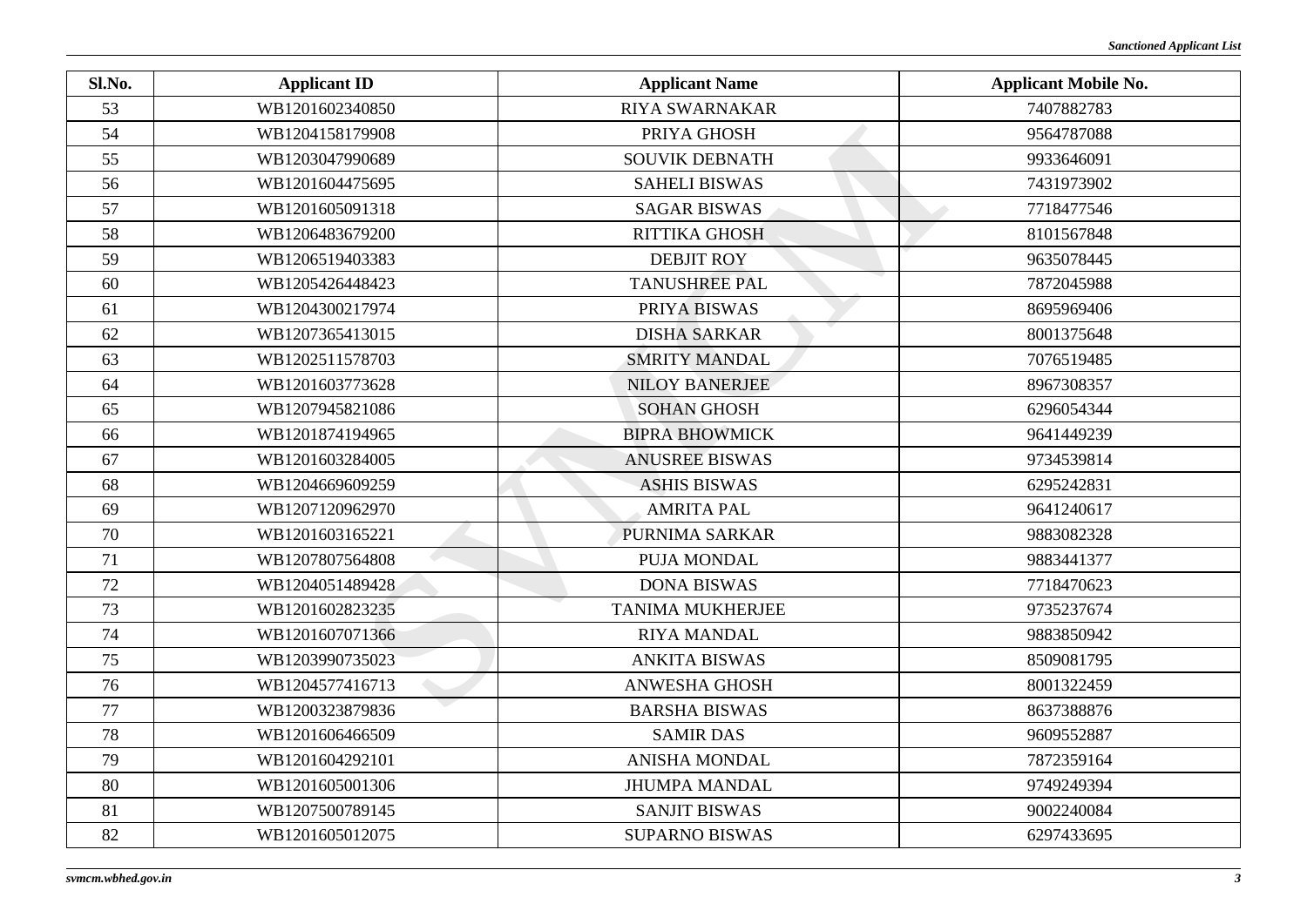| Sl.No. | <b>Applicant ID</b> | <b>Applicant Name</b>   | <b>Applicant Mobile No.</b> |
|--------|---------------------|-------------------------|-----------------------------|
| 83     | WB1201162918764     | SOURABH SWARNAKAR       | 7602484327                  |
| 84     | WB1206588906169     | <b>ANKESH MONDAL</b>    | 8388875910                  |
| 85     | WB1201606711311     | <b>SAMIT PAL</b>        | 8207272633                  |
| 86     | WB1201789512287     | <b>ALI MONDAL</b>       | 9735670903                  |
| 87     | WB1201603104004     | <b>ARPITA PAL</b>       | 6297605030                  |
| 88     | WB1201604374867     | <b>BARSHA DAS</b>       | 7029460139                  |
| 89     | WB1201603280402     | <b>SUDIPA DUTTA</b>     | 9734558042                  |
| 90     | WB1201603197644     | PAYEL SAHA              | 8145961466                  |
| 91     | WB1205070188035     | <b>TANUSREE HALDER</b>  | 8927719890                  |
| 92     | WB1204754669360     | <b>SAYAK BISWAS</b>     | 6297936987                  |
| 93     | WB1202693382725     | <b>CHAITALI MANDAL</b>  | 9883129250                  |
| 94     | WB1207827658343     | <b>SUPARNA MANDAL</b>   | 9775455579                  |
| 95     | WB1205159198843     | <b>SANDIP SARKAR</b>    | 7363917659                  |
| 96     | WB1204958765508     | <b>BARSHA MISTRI</b>    | 8159940918                  |
| 97     | WB1205883705597     | <b>DIPA KARMAKAR</b>    | 9635960536                  |
| 98     | WB1207593759346     | <b>PUJA BISWAS</b>      | 8145688478                  |
| 99     | WB1206812259985     | <b>RIYA MONDAL</b>      | 9883158259                  |
| 100    | WB1201602240020     | <b>SANCHITA MALLICK</b> | 8170826463                  |
| 101    | WB1201604659270     | <b>MIMI BISWAS</b>      | 8967344088                  |
| 102    | WB1201605004869     | SOUVAGWA BISWAS         | 8918831374                  |
| 103    | WB1201604230886     | <b>SUKANYA PAL</b>      | 8328773383                  |
| 104    | WB1201838524903     | <b>AISHIKA BISWAS</b>   | 8695424586                  |
| 105    | WB1201602524430     | DEBABRATA KUNDU         | 7718207046                  |
| 106    | WB1207263013983     | PRITI SARKAR            | 9775833949                  |
| 107    | WB1200791508215     | SOUVIK BHATTACHERJEE    | 9635936118                  |
| 108    | WB1201606448495     | <b>SANJOY SEN</b>       | 7872154339                  |
| 109    | WB1201609148545     | <b>BIMAN BISWAS</b>     | 7872039761                  |
| 110    | WB1201602412800     | <b>ASHISH MANDAL</b>    | 7479389294                  |
| 111    | WB1201189686506     | <b>BITU MANDAL</b>      | 9609377731                  |
| 112    | WB1201604922096     | <b>SHRABONI PAL</b>     | 9609187833                  |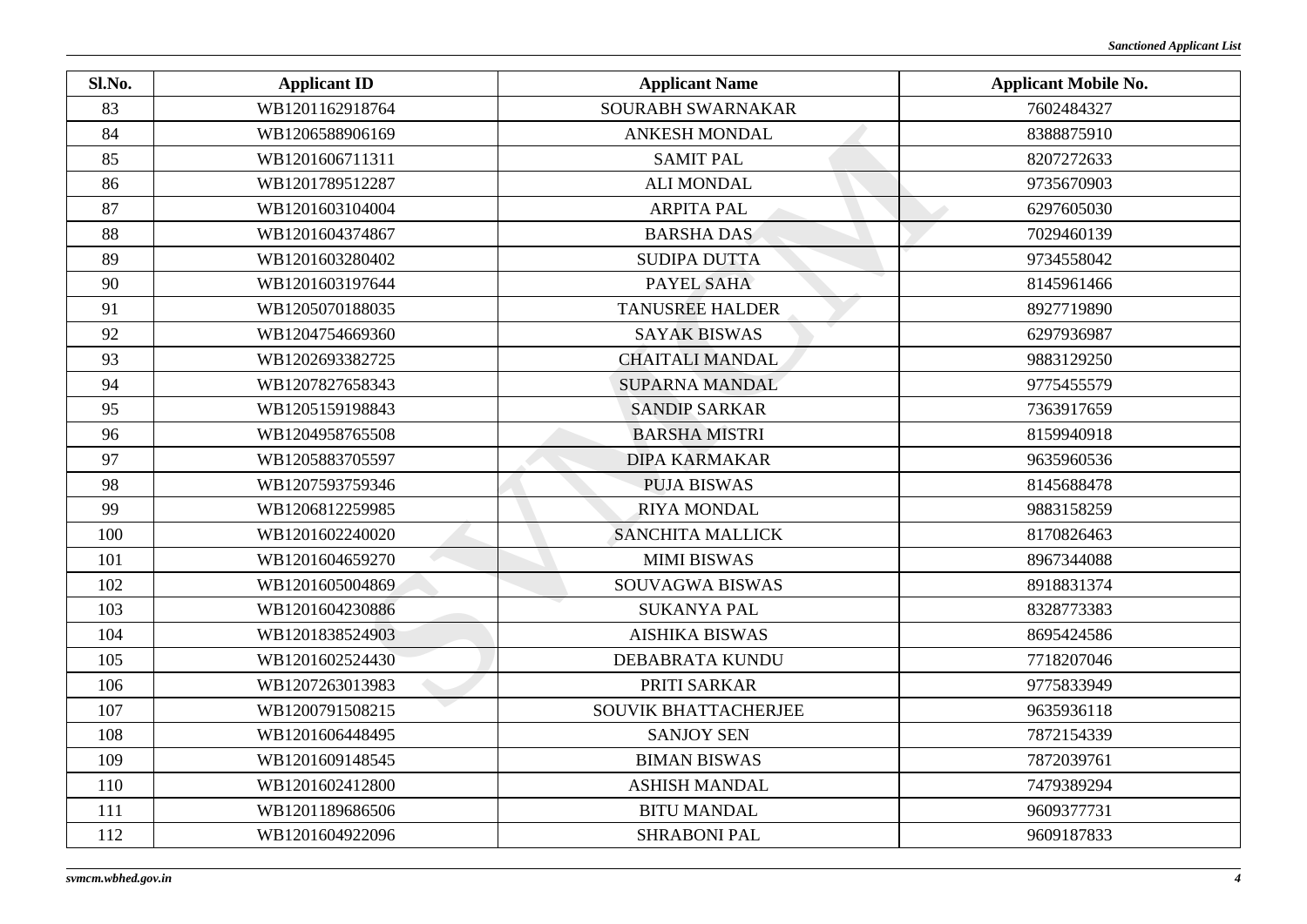| Sl.No. | <b>Applicant ID</b> | <b>Applicant Name</b>   | <b>Applicant Mobile No.</b> |
|--------|---------------------|-------------------------|-----------------------------|
| 113    | WB1201605246063     | <b>RAHUL MONDAL</b>     | 6296739610                  |
| 114    | WB1201604382111     | PRASANNA PAL            | 7047622971                  |
| 115    | WB1209692525180     | PALLABI SARKAR          | 9547906488                  |
| 116    | WB1203769608846     | <b>NABANITA SARKAR</b>  | 7029190449                  |
| 117    | WB1207142077345     | <b>ARPITA ROY</b>       | 8327375512                  |
| 118    | WB1204796948088     | <b>ARIJIT MONDAL</b>    | 8944957979                  |
| 119    | WB1201602247254     | SANGITA SWARNAKAR       | 7407327136                  |
| 120    | WB1201605426064     | <b>TINISHA PAL</b>      | 9093407109                  |
| 121    | WB1201607002978     | <b>GARBITA SAHA</b>     | 9593307056                  |
| 122    | WB1201607402525     | <b>SAGAR KARMAKAR</b>   | 9883933616                  |
| 123    | WB1203777998060     | <b>SOMA MANDAL</b>      | 9749294330                  |
| 124    | WB1201318909559     | <b>ANANYA BISWAS</b>    | 8768769989                  |
| 125    | WB1201604832103     | <b>NEWTON SARKAR</b>    | 9735453366                  |
| 126    | WB1204506880315     | <b>RINA MANDAL</b>      | 9883766277                  |
| 127    | WB1208811645036     | <b>SUBHRA DUTTA</b>     | 8001286126                  |
| 128    | WB1203963301984     | <b>BARNALI MONDAL</b>   | 9775634082                  |
| 129    | WB1207263469118     | <b>SOUVIK MONDAL</b>    | 7547952955                  |
| 130    | WB1209908730102     | <b>SAHELI MONDAL</b>    | 9832944438                  |
| 131    | WB1201606563713     | <b>MALLIKA BISWAS</b>   | 8370920636                  |
| 132    | WB1201602164443     | <b>ARKA MONDAL</b>      | 8436067432                  |
| 133    | WB1201606628507     | <b>SUBHASREE MONDAL</b> | 9083211852                  |
| 134    | WB1203790455427     | <b>MOU MONDAL</b>       | 7797143919                  |
| 135    | WB1208670328222     | <b>SUTAPA PRAMANICK</b> | 8768329388                  |
| 136    | WB1200806965802     | <b>BIPRAJIT BISWAS</b>  | 7432983898                  |
| 137    | WB1201607078536     | <b>RANA MONDAL</b>      | 9735122393                  |
| 138    | WB1202157448415     | PRIYANKA PRAMANIK       | 9734646103                  |
| 139    | WB1205564124928     | <b>SUJATA SAHA</b>      | 7718752253                  |
| 140    | WB1201605847280     | <b>SWAGATA ROY</b>      | 9883407011                  |
| 141    | WB1201602690030     | <b>SUBHASISH LAHA</b>   | 8768547063                  |
| 142    | WB1201605152482     | <b>BAPPA SARKAR</b>     | 9382856919                  |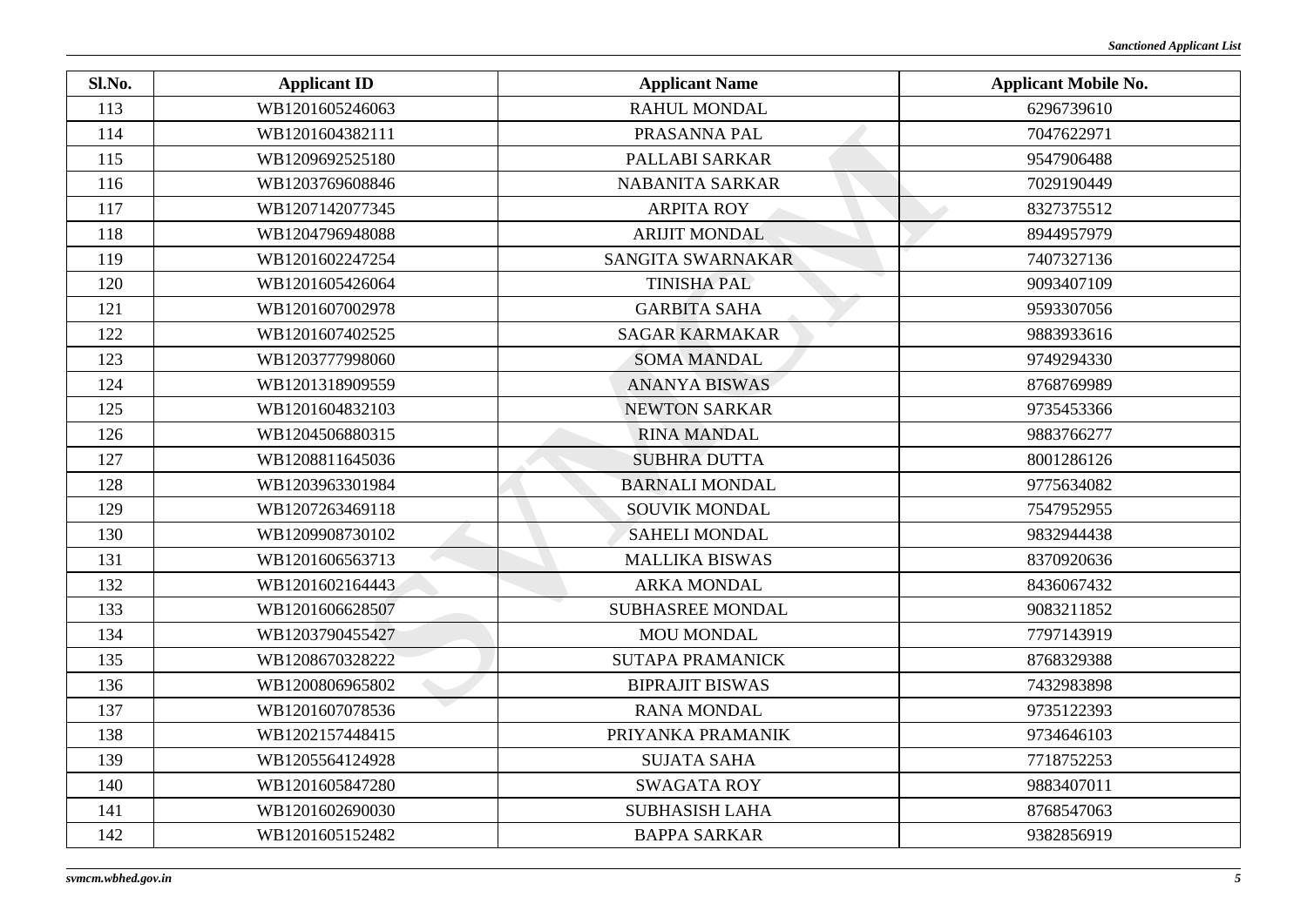| <b>Applicant ID</b> | <b>Applicant Name</b>  | <b>Applicant Mobile No.</b> |
|---------------------|------------------------|-----------------------------|
| WB1208985242263     | <b>SAMPA MONDAL</b>    | 9883010061                  |
| WB1205081420888     | <b>SATTYAKI SARKAR</b> | 9734542936                  |
| WB1201604313693     | <b>SUMAN GHOSH</b>     | 8768443469                  |
| WB1207242038453     | SHUBHANKAR SARKAR      | 9883562140                  |
| WB1202844752883     | <b>SAMRAT SAHA</b>     | 8327261159                  |
| WB1203614667924     | PIYASHI DEBNATH        | 9832332986                  |
| WB1201602394841     | PALLABI MANDAL         | 9647055278                  |
| WB1201917402931     | <b>MUNNI PAL</b>       | 9883972025                  |
| WB1205687667626     | <b>SUJATA PAL</b>      | 9734283226                  |
| WB1201607240547     | ANKAN KIRTANIYA        | 9800451137                  |
| WB1202575414567     | <b>ANTARA PRAMANIK</b> | 9933404467                  |
| WB1203750726529     | PAPPU DEBNATH          | 8436345557                  |
| WB1209791581101     | <b>ANAMIKA BISWAS</b>  | 7548987947                  |
|                     |                        |                             |
|                     |                        |                             |